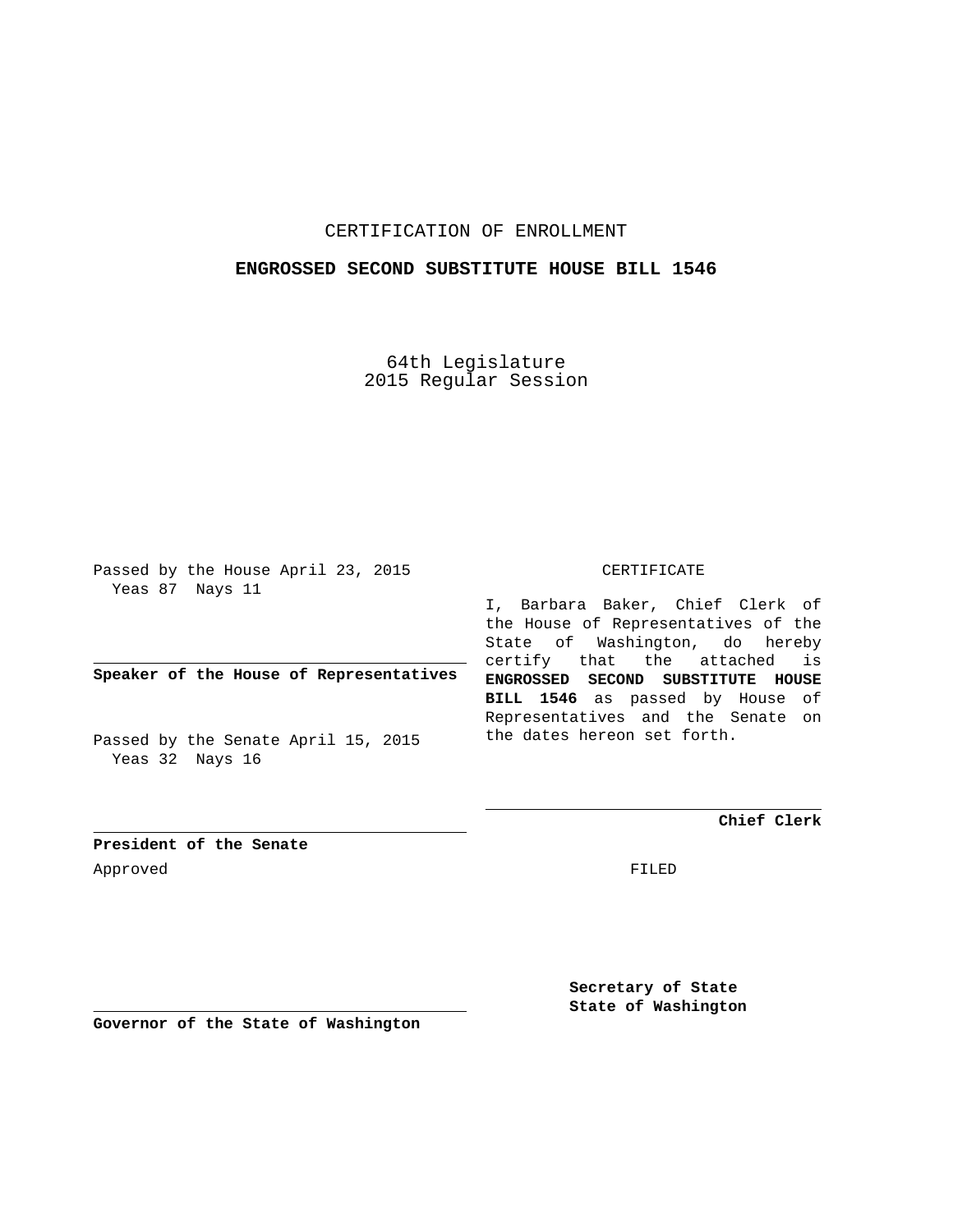### **ENGROSSED SECOND SUBSTITUTE HOUSE BILL 1546**

AS AMENDED BY THE SENATE

Passed Legislature - 2015 Regular Session

# **State of Washington 64th Legislature 2015 Regular Session**

**By** House Appropriations (originally sponsored by Representatives Reykdal, Pollet, Springer, Bergquist, S. Hunt, Lytton, Tarleton, Wylie, and McBride; by request of Office of Financial Management)

READ FIRST TIME 02/27/15.

 AN ACT Relating to dual credit opportunities provided by Washington state's public institutions of higher education; amending RCW 28A.320.196, 28A.600.290, and 28A.600.310; reenacting and amending RCW 28B.95.020 and 28B.95.030; creating new sections; and 5 providing an expiration date.

BE IT ENACTED BY THE LEGISLATURE OF THE STATE OF WASHINGTON:

 NEW SECTION. **Sec. 1.** The legislature finds that Washington has been a front-runner in dual credit innovation through the establishment of the running start and college in the high school programs, and has continued to expand student choices in dual credit programs.

 In Washington, a range of dual credit or dual enrollment programs are available to students. Dual credit programs, such as running start, college in the high school, tech prep (course completion options), and AP and international baccalaureate and Cambridge (standardized exam options) offer academically prepared students the opportunity to earn college credits while still in high school. Students who participate in these programs achieve improved high school graduation rates and are more likely to continue on to college and complete a degree. In addition, dual credit and dual enrollment programs support students' individual college and career pathways.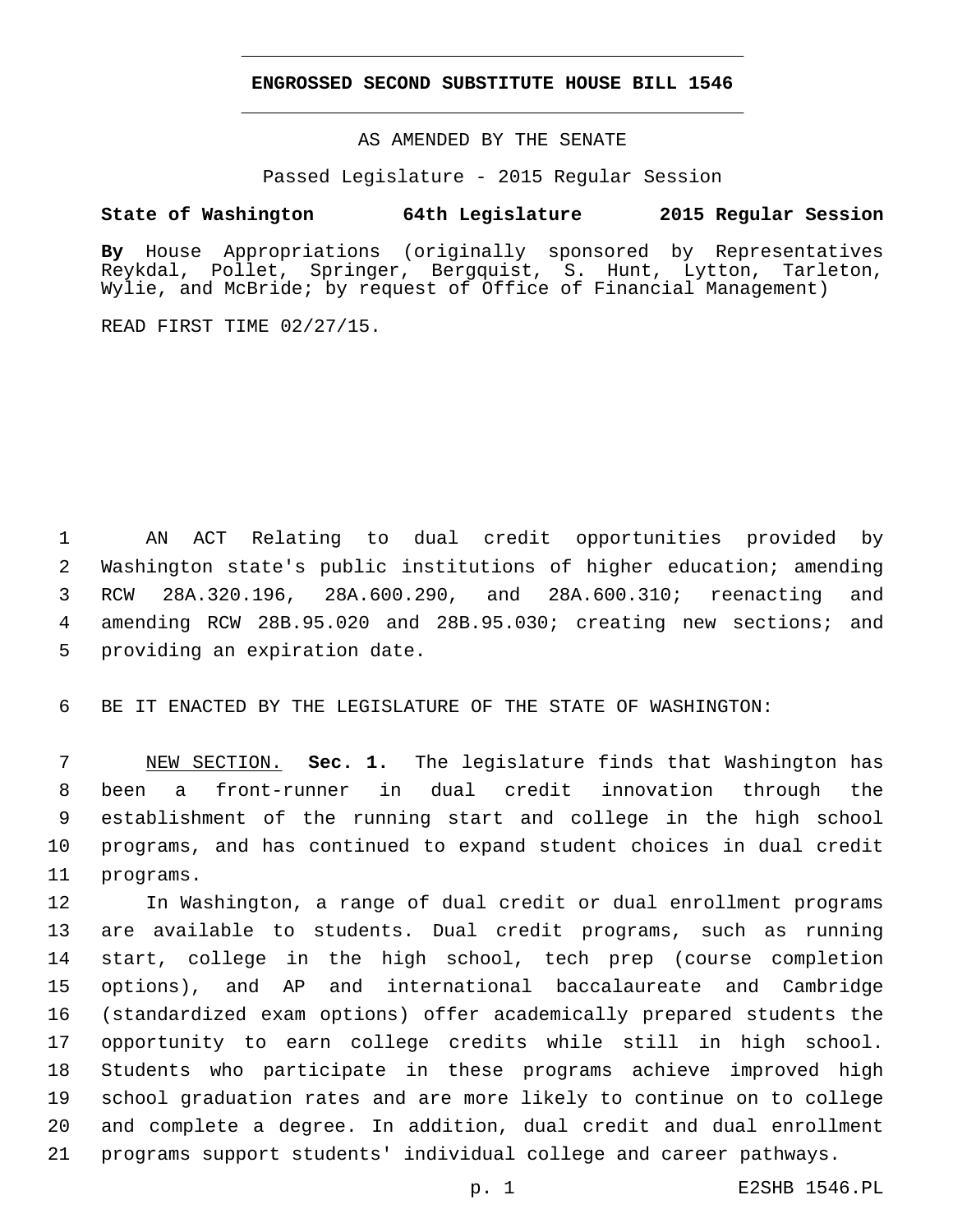The legislature further finds that through the development and implementation of the 2013 roadmap the student achievement council has identified key barriers that limit access to dual credit programs, particularly for low-income students. Removing these barriers is a critical step toward achieving the state educational attainment goals outlined in the roadmap.6

 The legislature recognizes that the decision to enroll in a dual credit program should be made by the student and the student's parents or guardians, in consultation with counselors or academic advisors, and based on the academic, cultural, and developmental needs and college and career goals of the student. The decision to choose one dual credit option over another should not be based on the difference in the costs of one option over another.

 In the college in the high school program, credit is awarded based on successful course completion and ability to pay tuition and fees. Under the current college in the high school system, some students may successfully complete the course but do not receive 18 credit because they are unable to pay.

 Students in the running start program face a different but equally challenging situation. Students in the running start program do not receive funding for books and transportation costs. These financial barriers decrease opportunities for lower income students 23 to benefit from dual credit programs.

 Therefore, the legislature intends to increase opportunities for academically prepared high school students to earn up to two years of college credit through dual credit programs, and to reduce disparities in access to, and completion of, these programs. This act provides a new funding model to support tuition in the college in the high school program, and provides flexibility in the academic acceleration incentive program to assist students with transportation and book expenses associated with the running start program. It is the intent of the legislature, once this new funding model is enacted and operational, to establish a distinction between the college in the high school program as a program occurring in high schools and the running start program as a program occurring on a college campus.

 The legislature finds that dual credit opportunities are a valuable means of supporting students on their way to successful completion of college and career pathways. The legislature seeks additional recommendations to mitigate financial and other barriers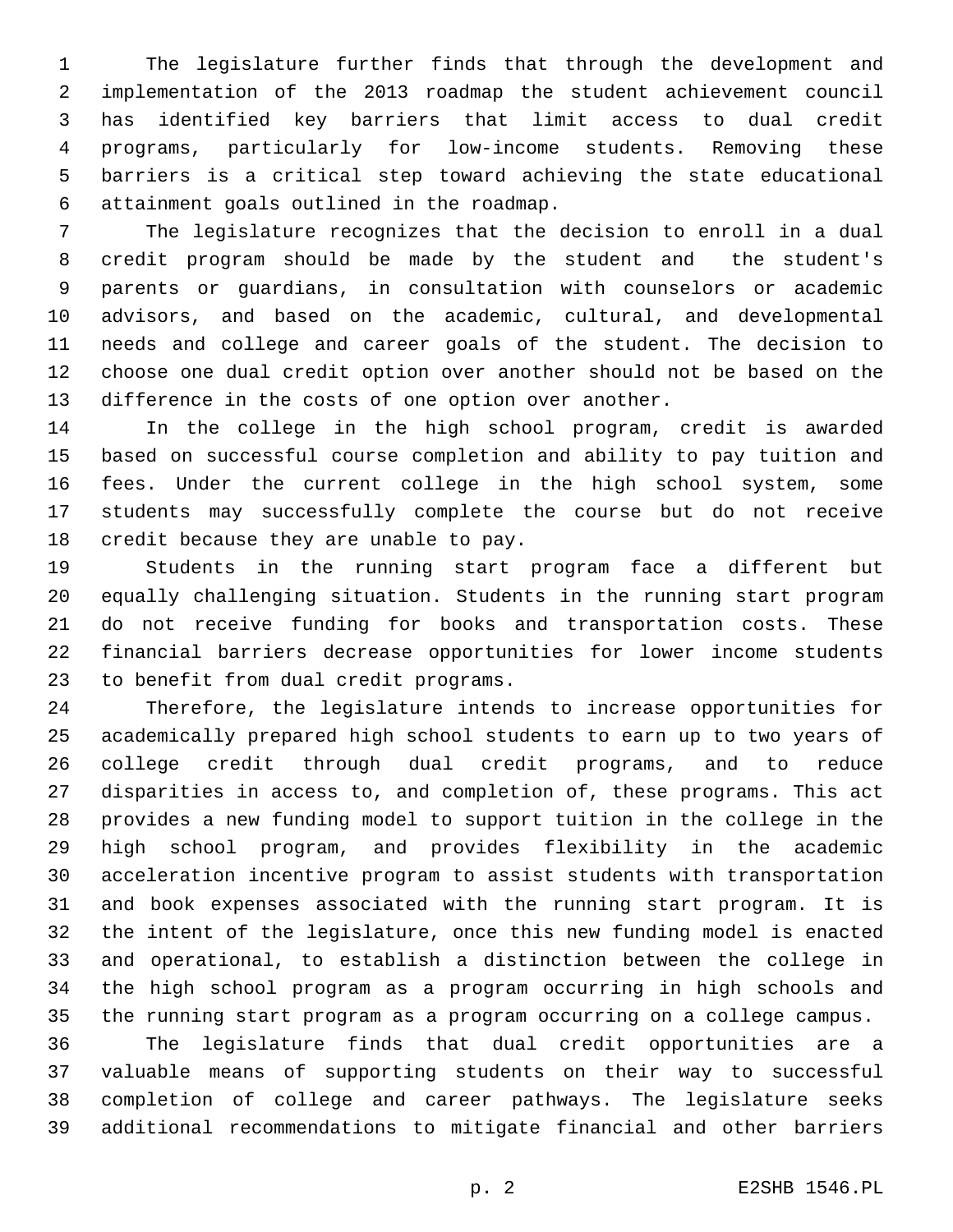for students enrolled in the running start program, and dual credit 2 programs based on standardized exams.

 **Sec. 2.** RCW 28A.320.196 and 2013 c 184 s 3 are each amended to 4 read as follows:

 (1) Subject to funds appropriated specifically for this purpose, the academic acceleration incentive program is established as provided in this section. The intent of the legislature is that the funds awarded under the program be used to support teacher training, 9 curriculum, technology, examination fees, textbook fees, and other costs associated with offering dual credit courses to high school students, including transportation for running start students to and from the institution of higher education as defined in RCW 13 28A.600.300.

 (2) The office of the superintendent of public instruction shall allocate half of the funds appropriated for the purposes of this section on a competitive basis to provide one-time grants for high schools to expand the availability of dual credit courses. To be eligible for a grant, a school district must have adopted an academic acceleration policy as provided under RCW 28A.320.195. In making grant awards, the office of the superintendent of public instruction must give priority to grants for high schools with a high proportion of low-income students and high schools seeking to develop new capacity for dual credit courses rather than proposing marginal 24 expansion of current capacity.

 (3) The office of the superintendent of public instruction shall allocate half of the funds appropriated for the purposes of this section to school districts as an incentive award for each student who earned dual high school and college credit, as described under subsection (4) of this section, for courses offered by the district's high schools during the previous school year. School districts must distribute the award to the high schools that generated the funds. The award amount for low-income students eligible to participate in the federal free and reduced-price meals program who earn dual credits must be set at one hundred twenty-five percent of the base award for other students. A student who earns more than one dual credit in the same school year counts only once for the purposes of 37 the incentive award.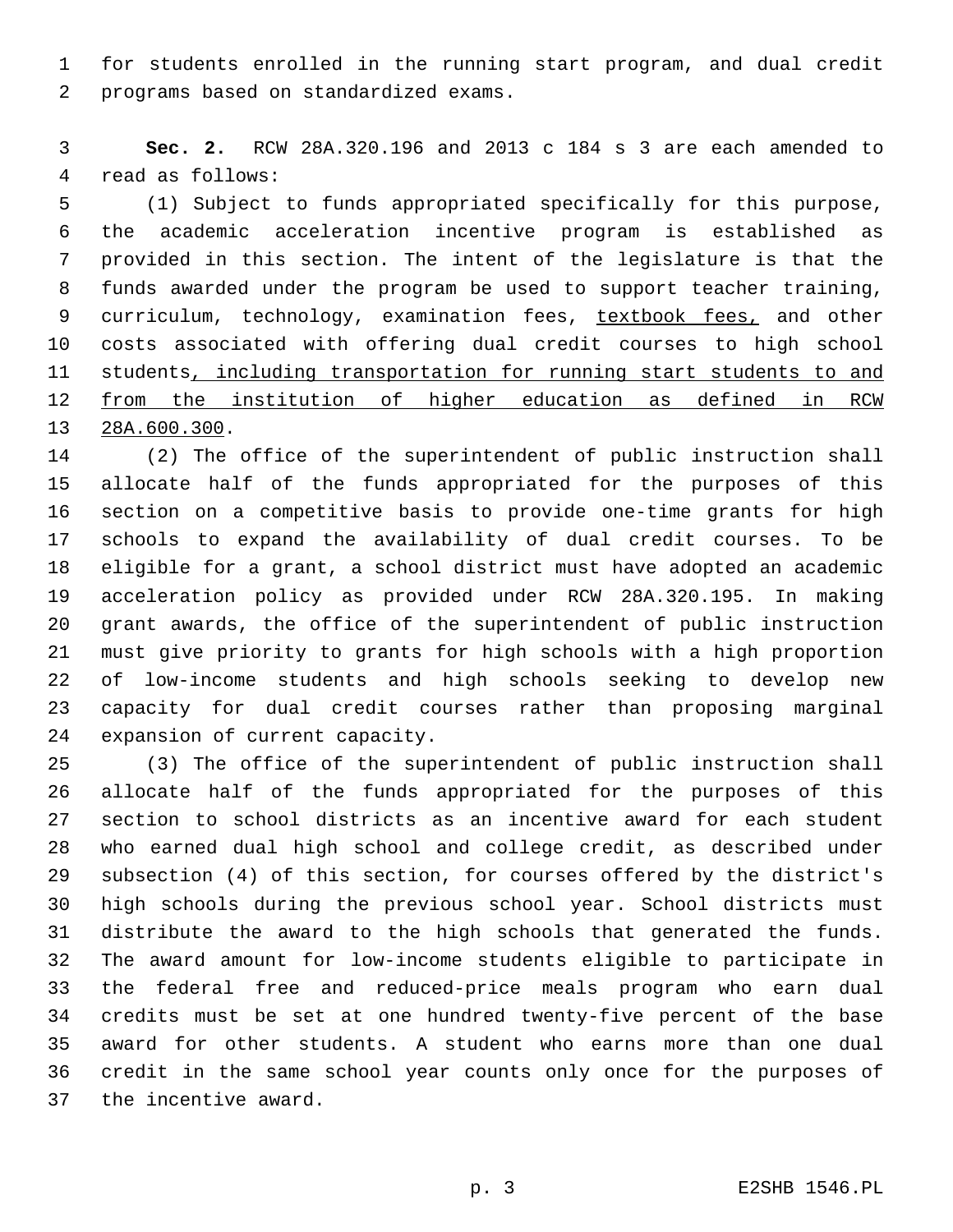(4) For the purposes of this section, the following students are considered to have earned dual high school and college credit in a 3 course offered by a high school:

 (a) Students who achieve a score of three or higher on an AP 5 examination;

 (b) Students who achieve a score of four or higher on an examination of the international baccalaureate diploma programme;

 (c) Students who successfully complete a Cambridge advanced international certificate of education examination;

 (d) Students who successfully complete a course through the college in the high school program under RCW 28A.600.290 and are awarded credit by the partnering institution of higher education; and (e) Students who satisfy the dual enrollment and class performance requirements to earn college credit through a tech prep 15 course.

 (5) If a high school provides access to online courses for students to earn dual high school and college credit at no cost to the student, such a course is considered to be offered by the high 19 school. ((Students enrolled in the running start program under RCW 28A.600.300 do not generate an incentive award under this section.))

 (6) The office of the superintendent of public instruction shall report to the education policy committees and the fiscal committees of the legislature, by January 1st of each year, information about the demographics of the students earning dual credits in the schools receiving grants under this section for the prior school year. Demographic data shall be disaggregated pursuant to RCW 28A.300.042.

 **Sec. 3.** RCW 28A.600.290 and 2012 c 229 s 801 are each amended to read as follows:28

29 (1) ((The superintendent of public instruction, the state board for community and technical colleges, and the public baccalaureate institutions shall jointly develop and each adopt rules governing the college in the high school program. The association of Washington school principals shall be consulted during the rules development. The rules shall be written to encourage the maximum use of the program and may not narrow or limit the enrollment options.

 $(2)$ )) (a) Subject to the availability of amounts appropriated for this specific purpose and commencing with the 2015-16 school year, funding may be allocated at an amount per college credit for eleventh and twelfth grade students or students who have not yet received a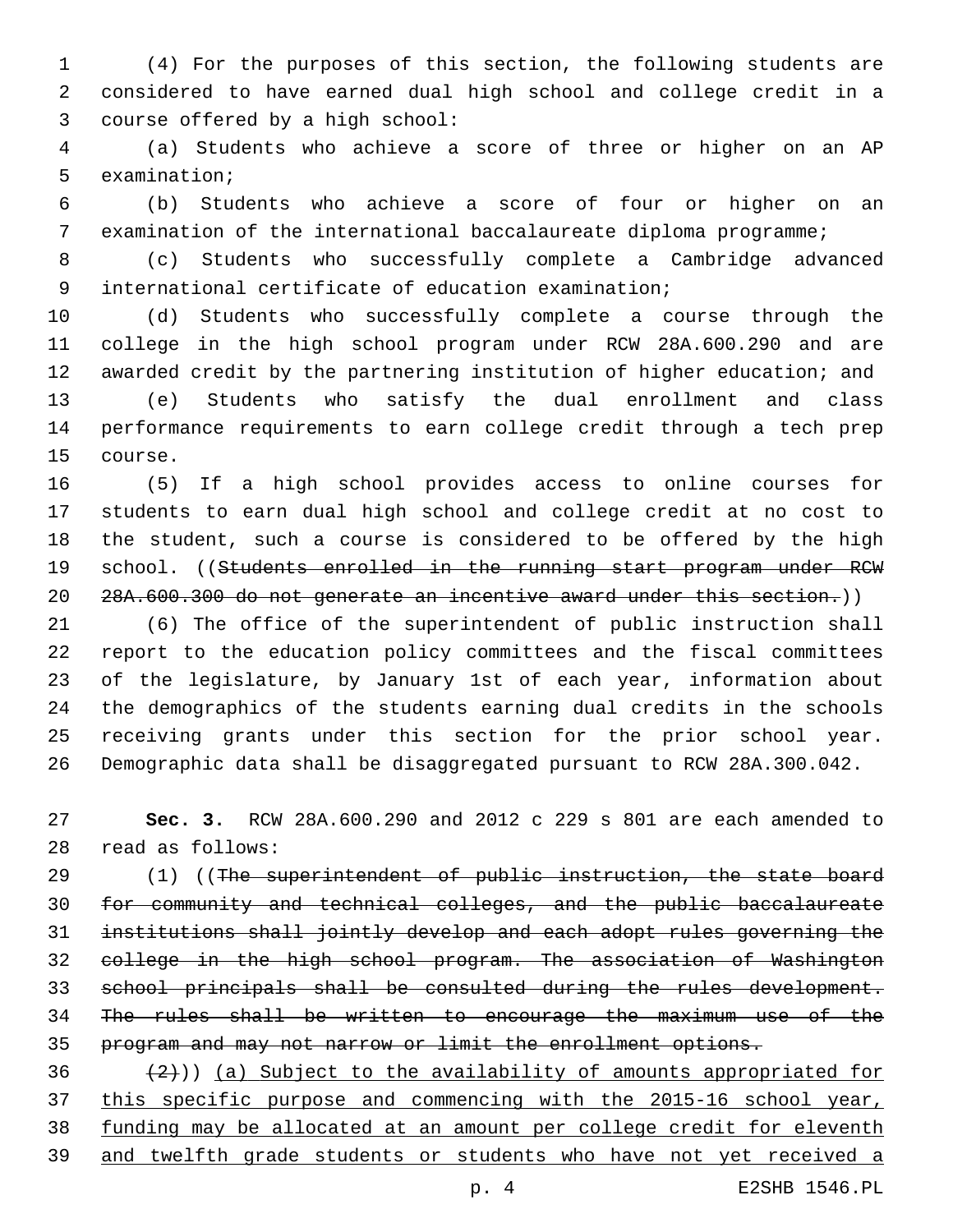high school diploma or its equivalent and are eligible to be in the eleventh or twelfth grade who are enrolled in college in the high 3 school courses under this section as specified in the omnibus appropriations act and adjusted for inflation from the 2015-16 school year. The maximum annual number of allocated credits per participating student shall be specified in the omnibus appropriations act, which must not exceed ten credits. Funding shall 8 be prioritized in the following order:

 (i) High schools offering a running start in the high school program in school year 2014-15. These schools shall only receive prioritized funding in school year 2015-16;

 (ii) Students whose residence or the high school in which they 13 are enrolled is located twenty driving miles or more as measured by 14 the most direct route from the nearest eligible institution of higher 15 education offering a running start program, whichever is greater; and (iii) High schools eligible for the small school funding

enhancement in the omnibus appropriations act.

 (b)(i) Subject to the availability of amounts appropriated for this specific purpose and commencing with the 2015-16 school year, and only after the programs in (a) of this subsection are funded, a subsidy may be provided per college credit for eleventh and twelfth grade students or students who have not yet received a high school diploma or its equivalent and are eligible to be in the eleventh or twelfth grade who have been deemed eligible for free or reduced-price lunch and are enrolled in college in the high school courses under this section as specified in the omnibus appropriations act and adjusted for inflation from the 2015-16 school year. The maximum annual number of subsidized credits per participating student shall be specified in the omnibus appropriations act, which must not exceed five credits.

 (ii) Districts wishing to participate in the subsidy program must apply to the office of the superintendent of public instruction by July 1st of each year and report the preliminary estimate of eligible students to receive the subsidy and the total number of projected credit hours.

 (iii) The office of the superintendent of public instruction shall notify districts by September 1st of each school year if the district's students will receive the subsidy. If more districts apply than funding is available, the office of the superintendent of public instruction shall prioritize the district applications. The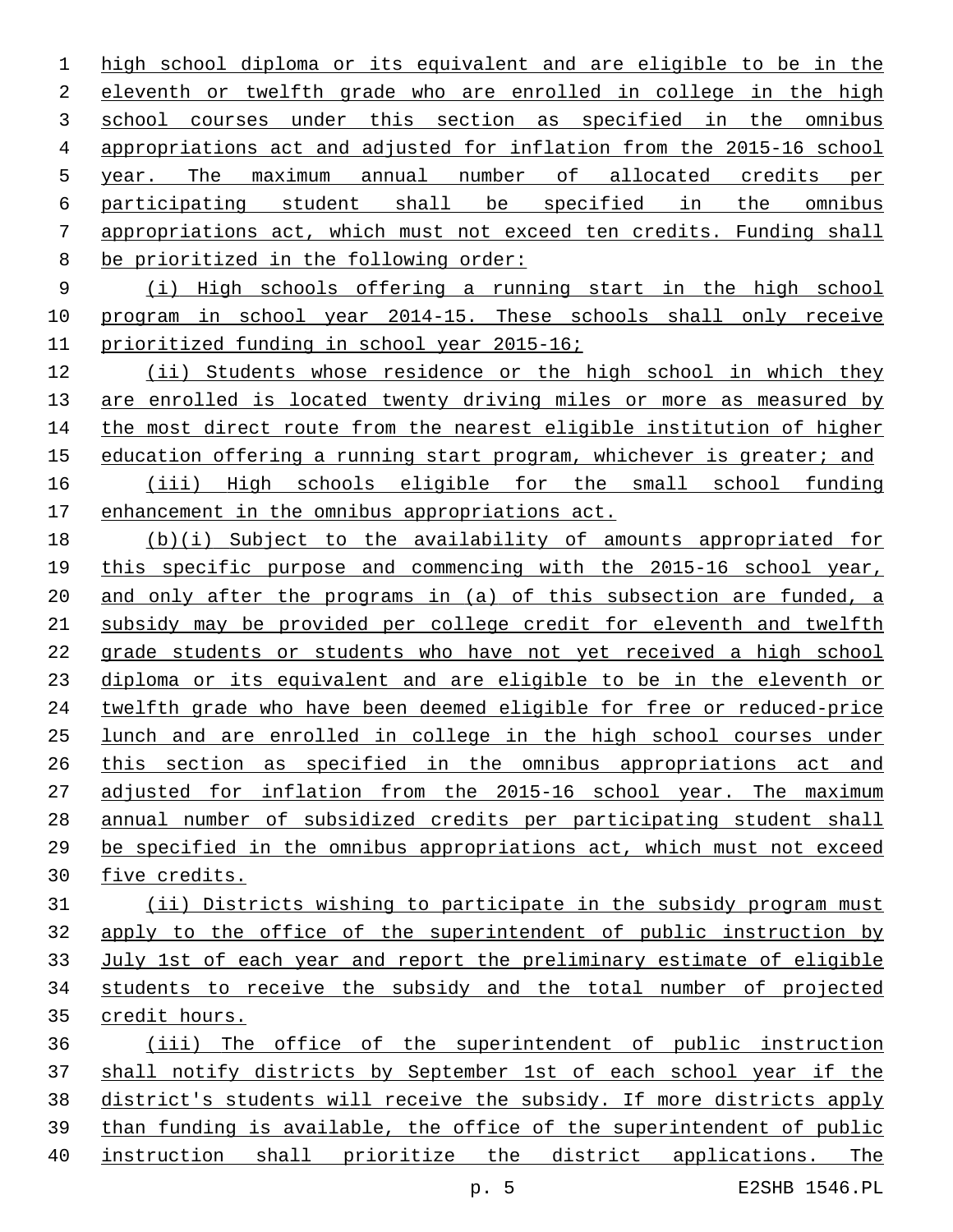superintendent shall develop factors to determine priority including, 2 but not limited to, the number of dual credit opportunities available 3 for low-income students in the districts.

 (c) Districts shall remit any allocations or subsidies on behalf of participating students under (a) and (b) of this subsection to the participating institution of higher education and those students shall not be required to pay for the credits.

 (d) The minimum allocation and subsidy under this section is sixty-five dollars per quarter credit for credit-bearing postsecondary coursework. The office of the superintendent of public instruction, the student achievement council, the state board for community and technical colleges, and the public baccalaureate 13 institutions shall review funding levels for the program every four years beginning in 2017 and recommend changes.

 (e) Students may pay college in the high school fees with advanced college tuition payment program tuition units at a rate set by the advanced college tuition payment program governing body under chapter 28B.95 RCW.

 (2) For the purposes of funding students enrolled in the college in the high school program in accordance with subsection (1) of this section, college in the high school is defined as a dual credit program located on a high school campus or in a high school 23 environment in which a high school student is able to earn both high 24 school and postsecondary credit by completing postsecondary level courses with a passing grade.

 (3) College in the high school programs may include both academic and career and technical education.

28 (4) College in the high school programs shall each be governed by a local contract between the district and the participating 30 institution of higher education, in compliance with the ((guidelines adopted by the superintendent of public instruction, the state board for community and technical colleges, and the public baccalaureate 33 institutions)) rules adopted by the superintendent of public 34 instruction under this section.

 $(1+3+1)$  (5) The college in the high school program must include 36 the provisions in this subsection.

 (a) The high school and participating institution of higher education together shall define the criteria for student eligibility. The institution of higher education may charge tuition fees to 40 participating students. If specific funding is provided in the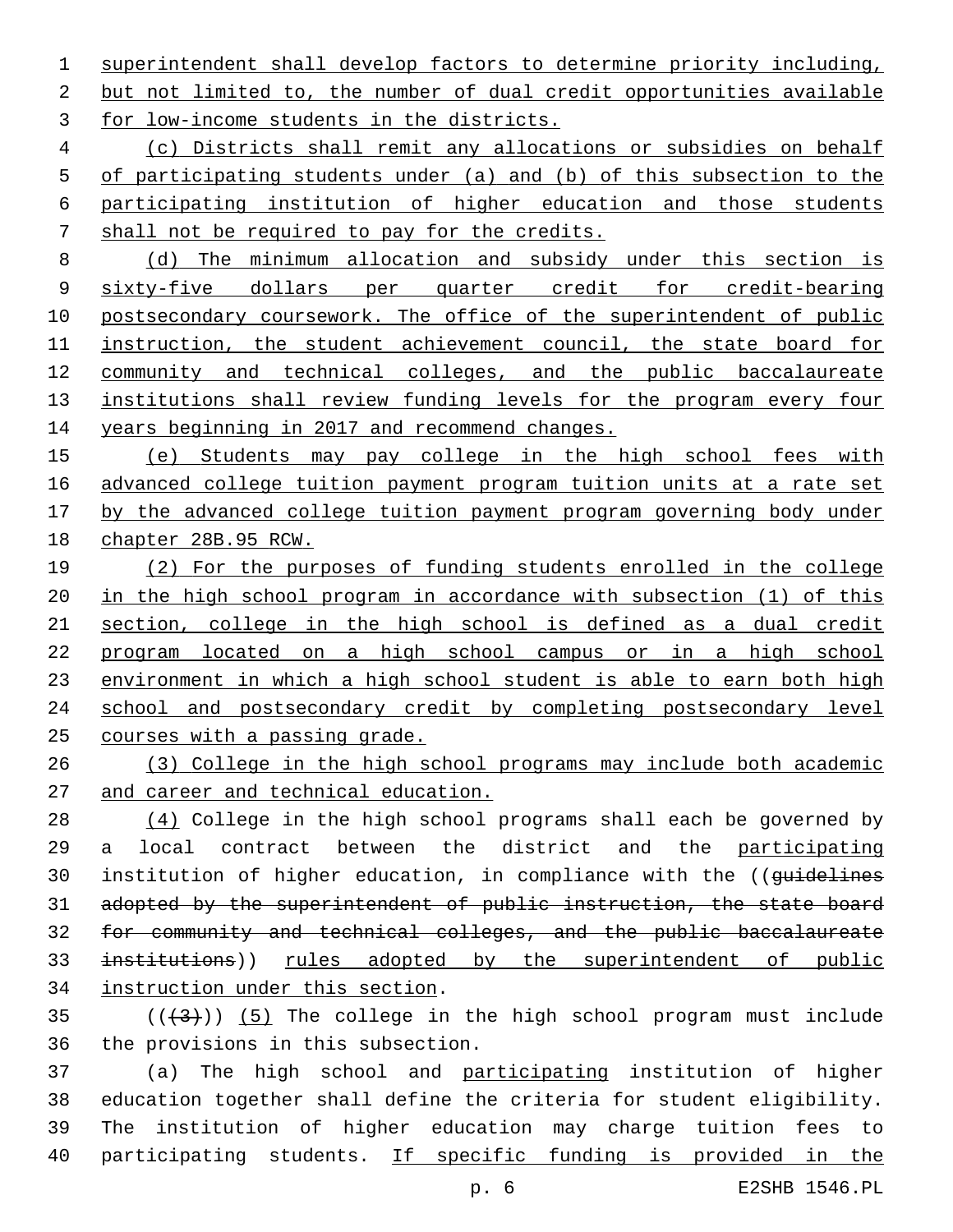omnibus appropriations act for the per credit allocations and per 2 credit subsidies under subsection (1) of this section, the maximum per credit fee charged to any enrolled student may not exceed the amount of the per credit allocation or subsidy.4

 (b) ((School districts shall report no student for more than one full-time equivalent including college in the high school courses.

 (e)) The funds received by the participating institution of higher education may not be deemed tuition or operating fees and may be retained by the institution of higher education.

10 (((+d))) (c) Enrollment information on persons registered under this section must be maintained by the institution of higher education separately from other enrollment information and may not be included in official enrollment reports, nor may such persons be considered in any enrollment statistics that would affect higher 15 education budgetary determinations.

 (( $\left(\frac{1}{16}\right)$ ) (d) A school district must grant high school credit to a student enrolled in a program course if the student successfully completes the course. If no comparable course is offered by the school district, the school district superintendent shall determine how many credits to award for the course. The determination shall be made in writing before the student enrolls in the course. The credits shall be applied toward graduation requirements and subject area requirements. Evidence of successful completion of each program course shall be included in the student's secondary school records 25 and transcript.

 (( $(f+)$  An)) (e) A participating institution of higher education must grant college credit to a student enrolled in a program course if the student successfully completes the course. The college credit 29 shall be applied toward general education requirements or ((major requirements. If no comparable course is offered by the college, the institution of higher education at which the teacher of the program course is employed shall determine how many credits to award for the course and whether the course fulfills general education or major)) 34 degree requirements at institutions of higher education. Evidence of successful completion of each program course must be included in the 36 student's college transcript.

37 (((+g)) (f) Tenth, eleventh, and twelfth grade students or students who have not yet received a high school diploma or its 39 equivalent and are eligible to be in the tenth, eleventh, or twelfth grades may participate in the college in the high school program.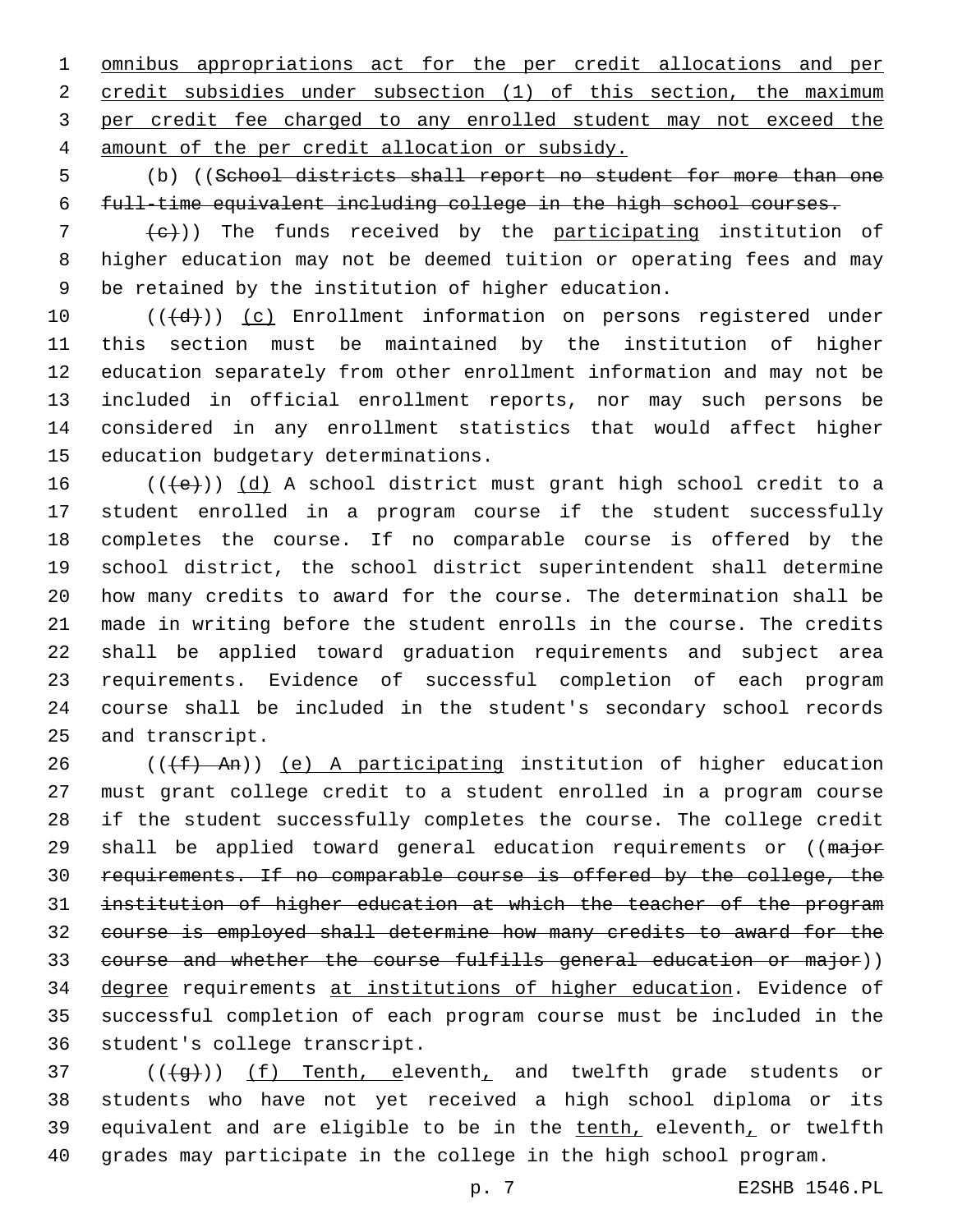(((h))) (g) Participating school districts must provide general information about the college in the high school program to all 3 students in grades ((ten, eleven, and)) nine through twelve and to 4 the parents and quardians of those students.

5  $((\overleftrightarrow{t}))$  (h) Full-time and part-time faculty at institutions of higher education, including adjunct faculty, are eligible to teach 7 program courses.

 ( $(4)$ )) (6) The superintendent of public instruction shall adopt 9 rules for the administration of this section. The rules shall be jointly developed by the superintendent of public instruction, the 11 state board for community and technical colleges, the student achievement council, and the public baccalaureate institutions. The association of Washington school principals must be consulted during the rules development. The rules must outline quality and eligibility standards that are informed by nationally recognized standards or models. In addition, the rules must encourage the maximum use of the program and may not narrow or limit the enrollment options.

 (7) The definitions in this subsection apply throughout this 19 section.

20 (a) "Institution of higher education" has the ((meaning)) definition in RCW 28B.10.016, and also includes a public tribal college located in Washington and accredited by the Northwest commission on colleges and universities or another accrediting association recognized by the United States department of education.

 (b) "Program course" means a college course offered in a high school under the college in the high school program.

 **Sec. 4.** RCW 28A.600.310 and 2012 c 229 s 702 are each amended to read as follows:28

 (1)(a) Eleventh and twelfth grade students or students who have not yet received the credits required for the award of a high school diploma and are eligible to be in the eleventh or twelfth grades may apply to a participating institution of higher education to enroll in courses or programs offered by the institution of higher education.

 (b) The course sections and programs offered as running start courses must also be open for registration to matriculated students at the participating institution of higher education and may not be a course consisting solely of high school students offered at a high school campus.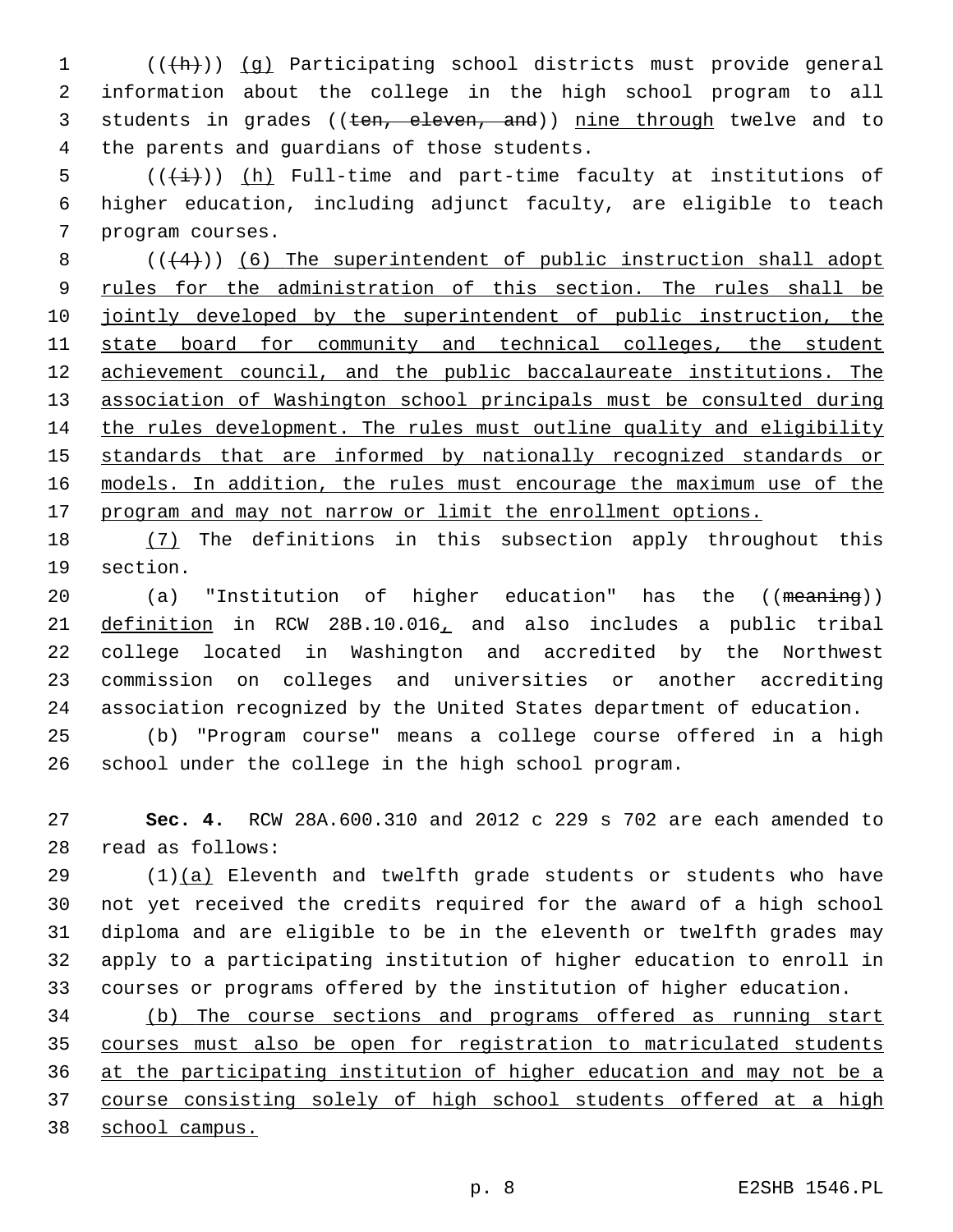(c) A student receiving home-based instruction enrolling in a public high school for the sole purpose of participating in courses or programs offered by institutions of higher education shall not be counted by the school district in any required state or federal accountability reporting if the student's parents or guardians filed a declaration of intent to provide home-based instruction and the student received home-based instruction during the school year before the school year in which the student intends to participate in courses or programs offered by the institution of higher education. Students receiving home-based instruction under chapter 28A.200 RCW and students attending private schools approved under chapter 28A.195 RCW shall not be required to meet the student learning goals, obtain a certificate of academic achievement or a certificate of individual achievement to graduate from high school, or to master the essential academic learning requirements. However, students are eligible to enroll in courses or programs in participating universities only if the board of directors of the student's school district has decided to participate in the program. Participating institutions of higher education, in consultation with school districts, may establish admission standards for these students. If the institution of higher education accepts a secondary school pupil for enrollment under this section, the institution of higher education shall send written notice to the pupil and the pupil's school district within ten days of acceptance. The notice shall indicate the course and hours of 25 enrollment for that pupil.

 (2)(a) In lieu of tuition and fees, as defined in RCW 28B.15.020 27 and 28B.15.041:

 (i) Running start students shall pay to the community or technical college all other mandatory fees as established by each community or technical college and, in addition, the state board for community and technical colleges may authorize a fee of up to ten percent of tuition and fees as defined in RCW 28B.15.020 and 33 28B.15.041; and

 (ii) All other institutions of higher education operating a running start program may charge running start students a fee of up to ten percent of tuition and fees as defined in RCW 28B.15.020 and 37 28B.15.041 in addition to technology fees.

 (b) The fees charged under this subsection (2) shall be prorated based on credit load.39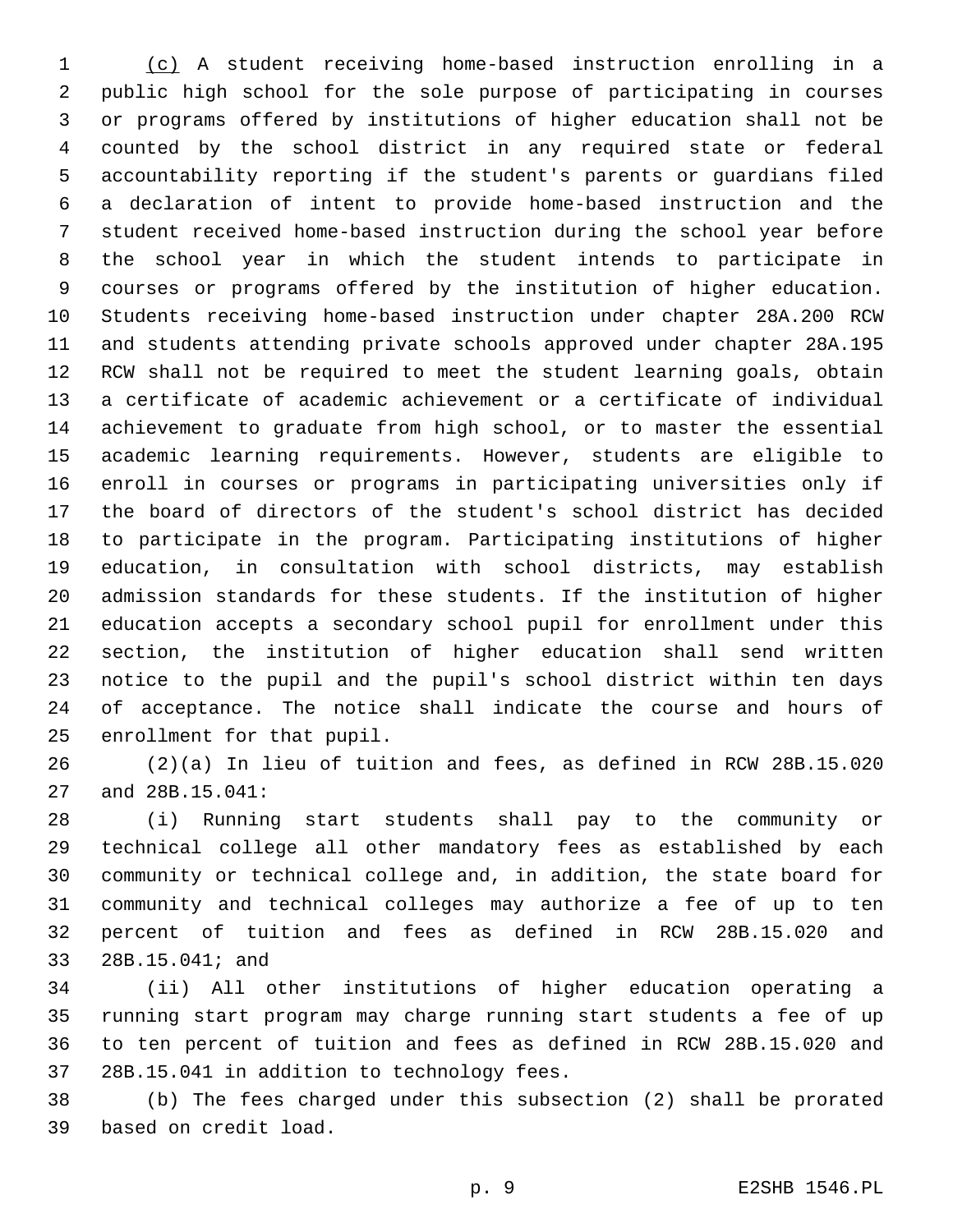(c) Students may pay fees under this subsection with advanced college tuition payment program tuition units at a rate set by the advanced college tuition payment program governing body under chapter 28B.95 RCW.

 (3)(a) The institutions of higher education must make available fee waivers for low-income running start students. Each institution must establish a written policy for the determination of low-income students before offering the fee waiver. A student shall be considered low income and eligible for a fee waiver upon proof that the student is currently qualified to receive free or reduced-price lunch. Acceptable documentation of low-income status may also include, but is not limited to, documentation that a student has been deemed eligible for free or reduced-price lunches in the last five years, or other criteria established in the institution's policy.

 (b) Institutions of higher education, in collaboration with relevant student associations, shall aim to have students who can benefit from fee waivers take advantage of these waivers. Institutions shall make every effort to communicate to students and their families the benefits of the waivers and provide assistance to students and their families on how to apply. Information about waivers shall, to the greatest extent possible, be incorporated into financial aid counseling, admission information, and individual billing statements. Institutions also shall, to the greatest extent possible, use all means of communication, including but not limited to web sites, online catalogues, admission and registration forms, mass email messaging, social media, and outside marketing to ensure that information about waivers is visible, compelling, and reaches the maximum number of students and families that can benefit.

 (4) The pupil's school district shall transmit to the institution of higher education an amount per each full-time equivalent college student at statewide uniform rates for vocational and nonvocational students. The superintendent of public instruction shall separately calculate and allocate moneys appropriated for basic education under RCW 28A.150.260 to school districts for purposes of making such payments and for granting school districts seven percent thereof to offset program related costs. The calculations and allocations shall be based upon the estimated statewide annual average per full-time equivalent high school student allocations under RCW 28A.150.260, excluding small high school enhancements, and applicable rules adopted under chapter 34.05 RCW. The superintendent of public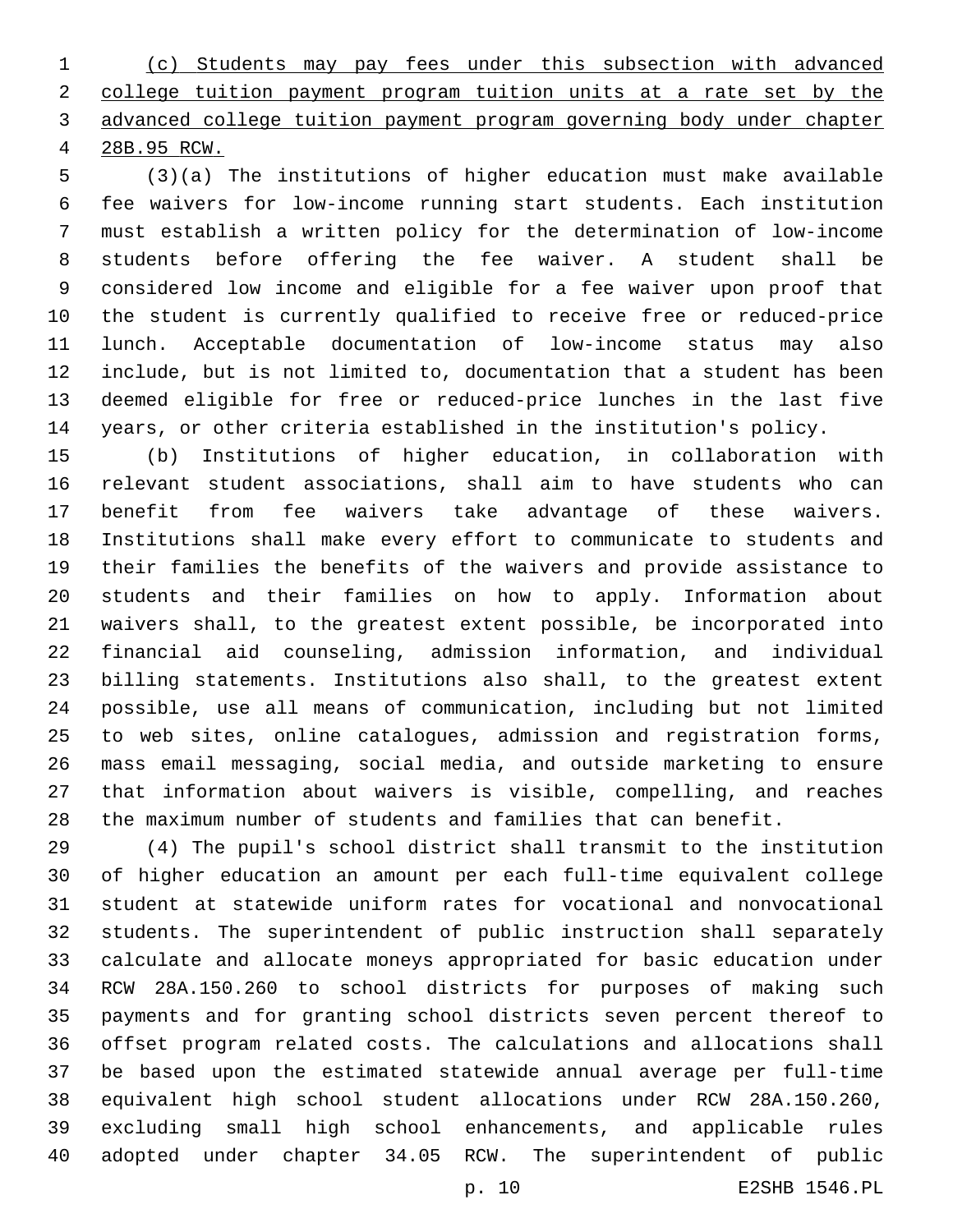instruction, participating institutions of higher education, and the state board for community and technical colleges shall consult on the calculation and distribution of the funds. The funds received by the institution of higher education from the school district shall not be deemed tuition or operating fees and may be retained by the institution of higher education. A student enrolled under this subsection shall be counted for the purpose of meeting enrollment targets in accordance with terms and conditions specified in the 9 omnibus appropriations act.

10 (((5) The state board for community and technical colleges, in collaboration with the other institutions of higher education that 12 participate in the running start program and the office of the 13 superintendent of public instruction, shall identify, assess, and report on alternatives for providing ongoing and adequate financial 15 support for the program. Such alternatives shall include but are not limited to student tuition, increased support from local school districts, and reallocation of existing state financial support among the community and technical college system to account for differential running start enrollment levels and impacts. The state board for community and technical colleges shall report the assessment of alternatives to the governor and to the appropriate 22 fiscal and policy committees of the legislature by September 1,  $23 \quad 2010.$ ))

 **Sec. 5.** RCW 28B.95.020 and 2012 c 229 s 606 are each reenacted 25 and amended to read as follows:

 The definitions in this section apply throughout this chapter, 27 unless the context clearly requires otherwise.

 (1) "Academic year" means the regular nine-month, three-quarter, or two-semester period annually occurring between August 1st and July 30 31st.

 (2) "Account" means the Washington advanced college tuition payment program account established for the deposit of all money received by the office from eligible purchasers and interest earnings on investments of funds in the account, as well as for all expenditures on behalf of eligible beneficiaries for the redemption of tuition units and for the development of any authorized college 37 savings program pursuant to RCW 28B.95.150.

 (3) "Committee on advanced tuition payment" or "committee" means a committee of the following members: The state treasurer, the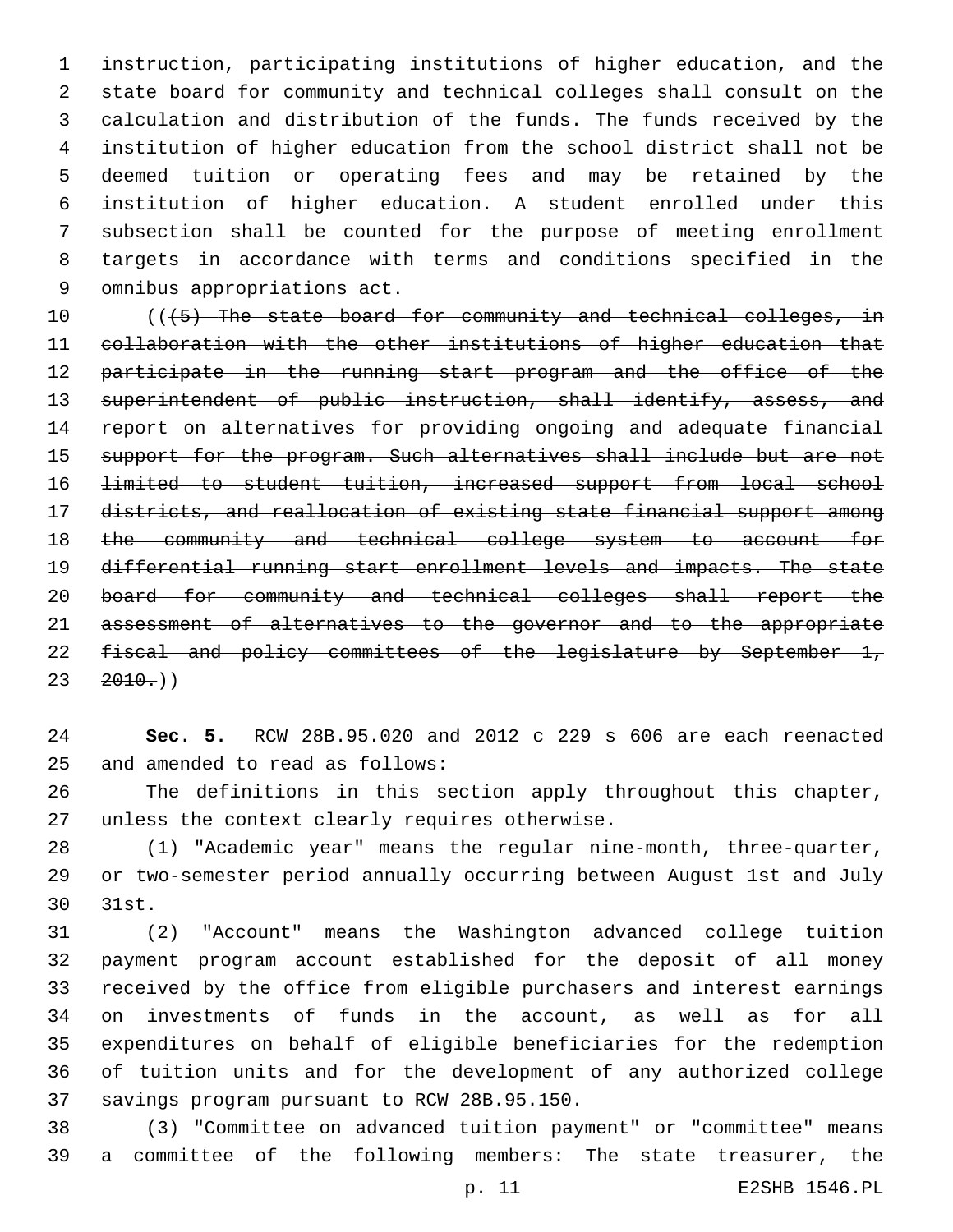director of the office of financial management, the director of the office, or their designees, and two members to be appointed by the governor, one representing program participants and one private business representative with marketing, public relations, or 5 financial expertise.

 (4) "Contractual obligation" means a legally binding contract of the state with the purchaser and the beneficiary establishing that purchases of tuition units will be worth the same number of tuition units at the time of redemption as they were worth at the time of the 10 purchase.

 (5) "Dual credit fees" means any fees charged to a student for participation in college in the high school under RCW 28A.600.290 or running start under RCW 28A.600.310.

 (6) "Eligible beneficiary" means the person for whom the tuition unit will be redeemed for attendance at an institution of higher 16 education, participation in college in the high school under RCW 28A.600.290, or participation in running start under RCW 28A.600.310. The beneficiary is that person named by the purchaser at the time that a tuition unit contract is accepted by the governing body. Qualified organizations, as allowed under section 529 of the federal internal revenue code, purchasing tuition unit contracts as future scholarships need not designate a beneficiary at the time of 23 purchase.

 (( $(6+)$ ) (7) "Eligible purchaser" means an individual or organization that has entered into a tuition unit contract with the governing body for the purchase of tuition units for an eligible beneficiary. The state of Washington may be an eligible purchaser for purposes of purchasing tuition units to be held for granting 29 Washington college bound scholarships.

30  $((+7+))$   $(8)$  "Full-time tuition charges" means resident tuition charges at a state institution of higher education for enrollments between ten credits and eighteen credit hours per academic term.

33  $((+8))$  (9) "Governing body" means the committee empowered by the legislature to administer the Washington advanced college tuition 35 payment program.

  $((+9))$   $(10)$  "Institution of higher education" means an institution that offers education beyond the secondary level and is recognized by the internal revenue service under chapter 529 of the 39 internal revenue code.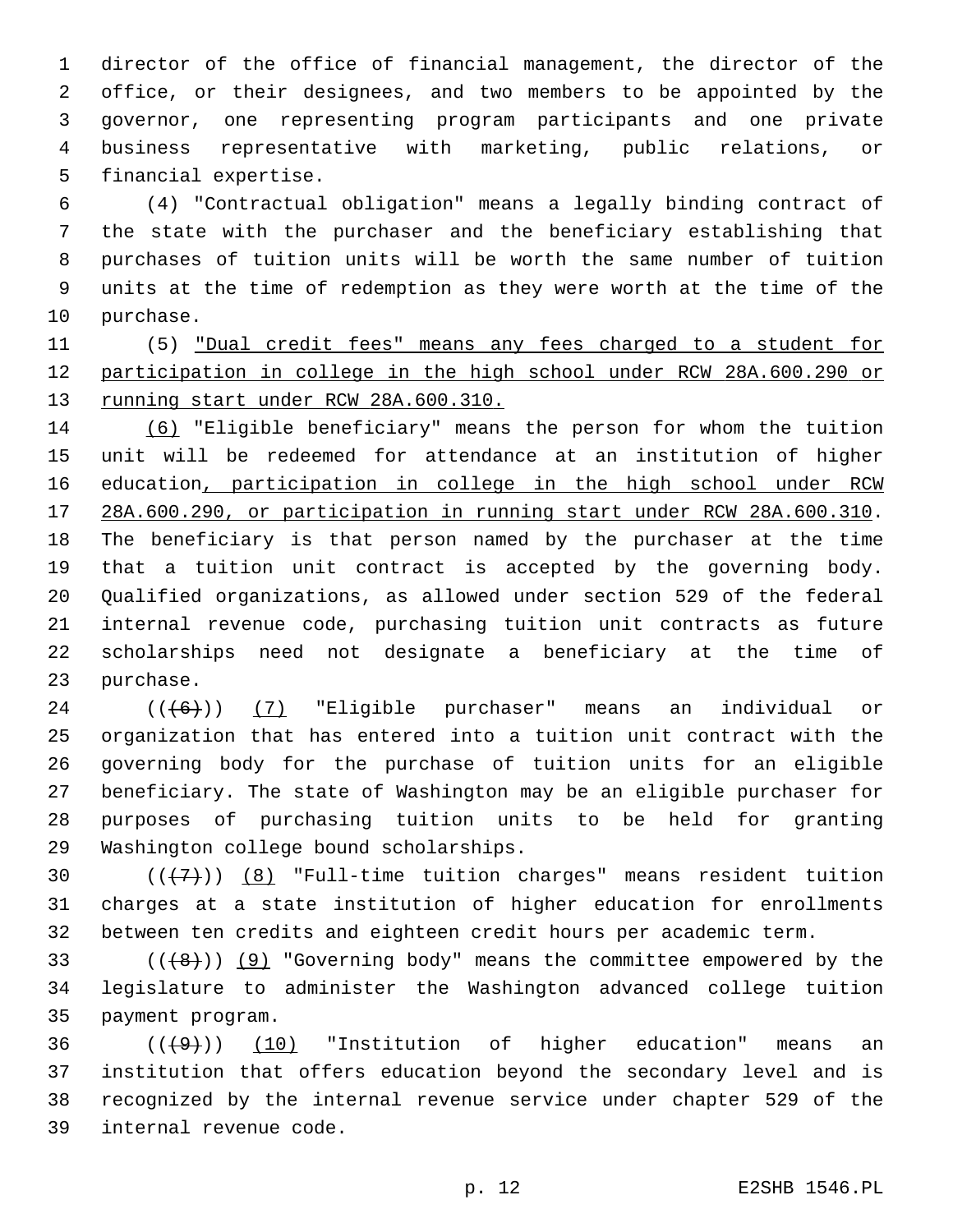1 (( $(10)$ )) (11) "Investment board" means the state investment board 2 as defined in chapter 43.33A RCW.

3 (( $(11)$ )) (12) "Office" means the office of student financial assistance as defined in chapter 28B.76 RCW.4

5  $((+12))$  (13) "State institution of higher education" means institutions of higher education as defined in RCW 28B.10.016.

 ( $(\overline{+13})$ ) (14) "Tuition and fees" means undergraduate tuition and services and activities fees as defined in RCW 28B.15.020 and 28B.15.041 rounded to the nearest whole dollar. For purposes of this chapter, services and activities fees do not include fees charged for the payment of bonds heretofore or hereafter issued for, or other indebtedness incurred to pay, all or part of the cost of acquiring, constructing, or installing any lands, buildings, or facilities.

14 (( $(14)$ )) (15) "Tuition unit contract" means a contract between an eligible purchaser and the governing body, or a successor agency appointed for administration of this chapter, for the purchase of tuition units for a specified beneficiary that may be redeemed at a 18 later date for an equal number of tuition units.

 (((15))) (16) "Unit purchase price" means the minimum cost to purchase one tuition unit for an eligible beneficiary. Generally, the minimum purchase price is one percent of the undergraduate tuition and fees for the current year, rounded to the nearest whole dollar, adjusted for the costs of administration and adjusted to ensure the actuarial soundness of the account. The analysis for price setting shall also include, but not be limited to consideration of past and projected patterns of tuition increases, program liability, past and projected investment returns, and the need for a prudent 28 stabilization reserve.

 **Sec. 6.** RCW 28B.95.030 and 2011 1st sp.s. c 12 s 2 and 2011 1st sp.s. c 11 s 170 are each reenacted and amended to read as follows:

 (1) The Washington advanced college tuition payment program shall be administered by the committee on advanced tuition payment which shall be chaired by the director of the office. The committee shall 34 be supported by staff of the office.

 (2)(a) The Washington advanced college tuition payment program shall consist of the sale of tuition units, which may be redeemed by the beneficiary at a future date for an equal number of tuition units regardless of any increase in the price of tuition, that may have 39 occurred in the interval.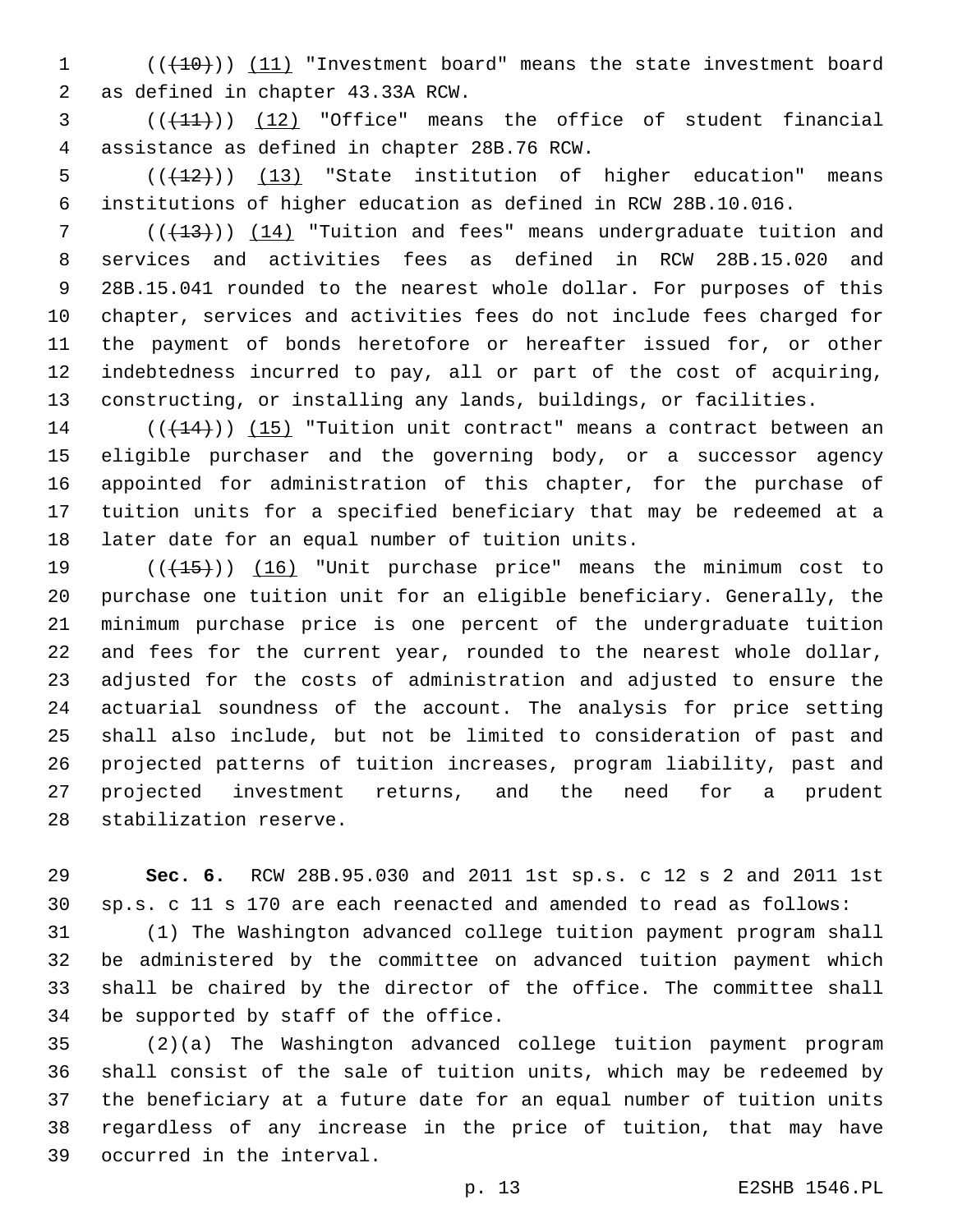(b) Each purchase shall be worth a specific number of or fraction of tuition units at each state institution of higher education as 3 determined by the governing body.

 (c) The number of tuition units necessary to pay for a full year's, full-time undergraduate tuition and fee charges at a state institution of higher education shall be set by the governing body at the time a purchaser enters into a tuition unit contract.

 (d) The governing body may limit the number of tuition units purchased by any one purchaser or on behalf of any one beneficiary, however, no limit may be imposed that is less than that necessary to achieve four years of full-time, undergraduate tuition charges at a state institution of higher education. The governing body also may, at its discretion, limit the number of participants, if needed, to ensure the actuarial soundness and integrity of the program.

 (e) While the Washington advanced college tuition payment program is designed to help all citizens of the state of Washington, the governing body may determine residency requirements for eligible purchasers and eligible beneficiaries to ensure the actuarial 19 soundness and integrity of the program.

 (3)(a) No tuition unit may be redeemed until two years after the 21 purchase of the unit.

 (b) Units may be redeemed for enrollment at any institution of higher education that is recognized by the internal revenue service 24 under chapter 529 of the internal revenue code. Units may also be 25 redeemed to pay for dual credit fees.

 (b) Units redeemed at a nonstate institution of higher education or for graduate enrollment shall be redeemed at the rate for state public institutions in effect at the time of redemption.

 (4) The governing body shall determine the conditions under which the tuition benefit may be transferred to another family member. In permitting such transfers, the governing body may not allow the tuition benefit to be bought, sold, bartered, or otherwise exchanged for goods and services by either the beneficiary or the purchaser.

 (5) The governing body shall administer the Washington advanced college tuition payment program in a manner reasonably designed to be actuarially sound, such that the assets of the trust will be sufficient to defray the obligations of the trust including the costs of administration. The governing body may, at its discretion, discount the minimum purchase price for certain kinds of purchases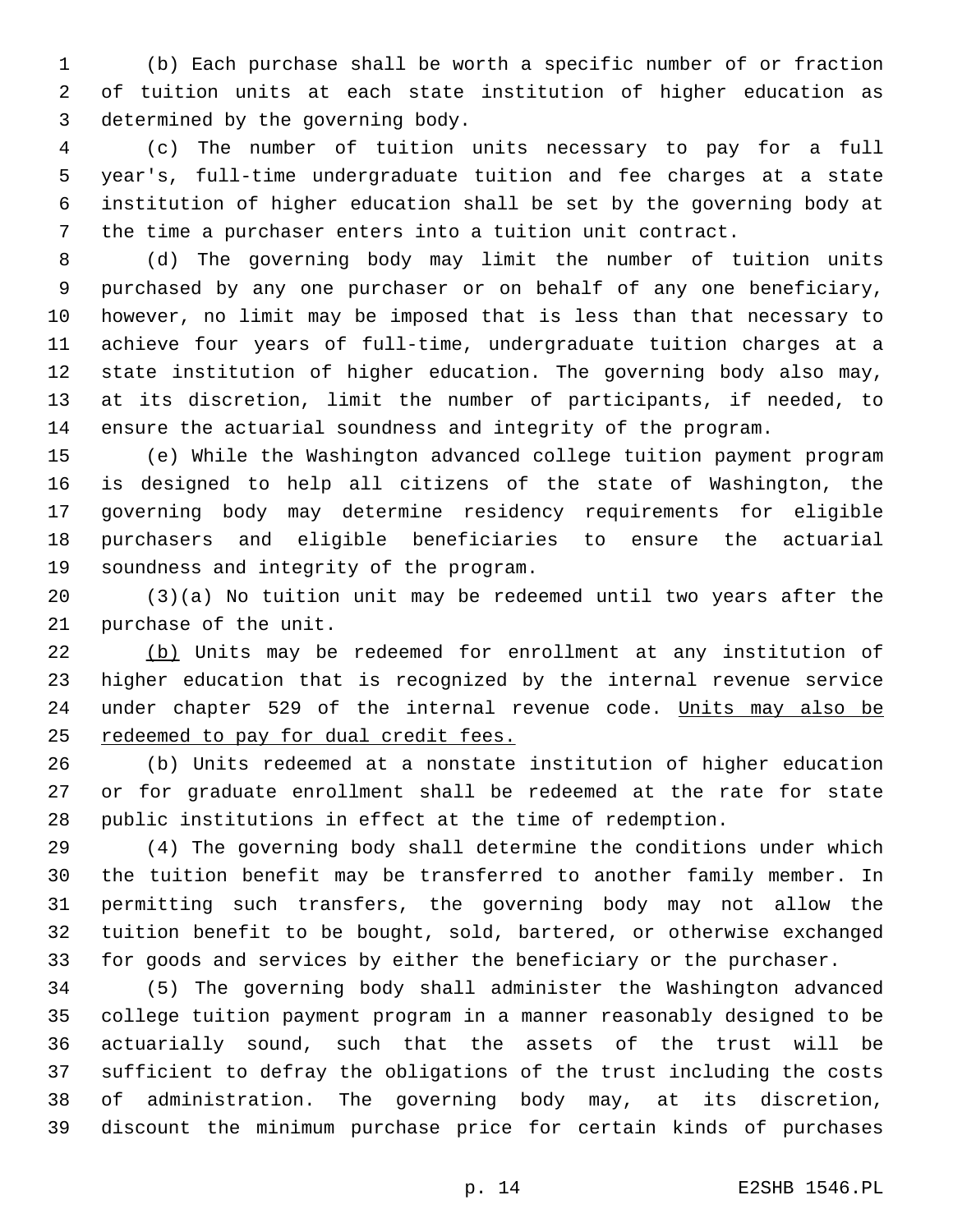such as those from families with young children, as long as the actuarial soundness of the account is not jeopardized.

 (6) The governing body shall annually determine current value of 4 a tuition unit.

 (7) The governing body shall promote, advertise, and publicize the Washington advanced college tuition payment program.

 (8) In addition to any other powers conferred by this chapter, 8 the governing body may:

 (a) Impose reasonable limits on the number of tuition units or 10 units that may be used in any one year;

 (b) Determine and set any time limits, if necessary, for the use 12 of benefits under this chapter;

 (c) Impose and collect administrative fees and charges in 14 connection with any transaction under this chapter;

 (d) Appoint and use advisory committees and the state actuary as 16 needed to provide program direction and guidance;

 (e) Formulate and adopt all other policies and rules necessary 18 for the efficient administration of the program;

 (f) Consider the addition of an advanced payment program for room and board contracts and also consider a college savings program;

 (g) Purchase insurance from insurers licensed to do business in the state, to provide for coverage against any loss in connection with the account's property, assets, or activities or to further 24 insure the value of the tuition units;

 (h) Make, execute, and deliver contracts, conveyances, and other instruments necessary to the exercise and discharge of its powers and 27 duties under this chapter;

 (i) Contract for the provision for all or part of the services necessary for the management and operation of the program with other state or nonstate entities authorized to do business in the state;

 (j) Contract for other services or for goods needed by the 32 governing body in the conduct of its business under this chapter;

 (k) Contract with financial consultants, actuaries, auditors, and other consultants as necessary to carry out its responsibilities 35 under this chapter;

 (l) Solicit and accept cash donations and grants from any person, governmental agency, private business, or organization; and

 (m) Perform all acts necessary and proper to carry out the duties and responsibilities of this program under this chapter.